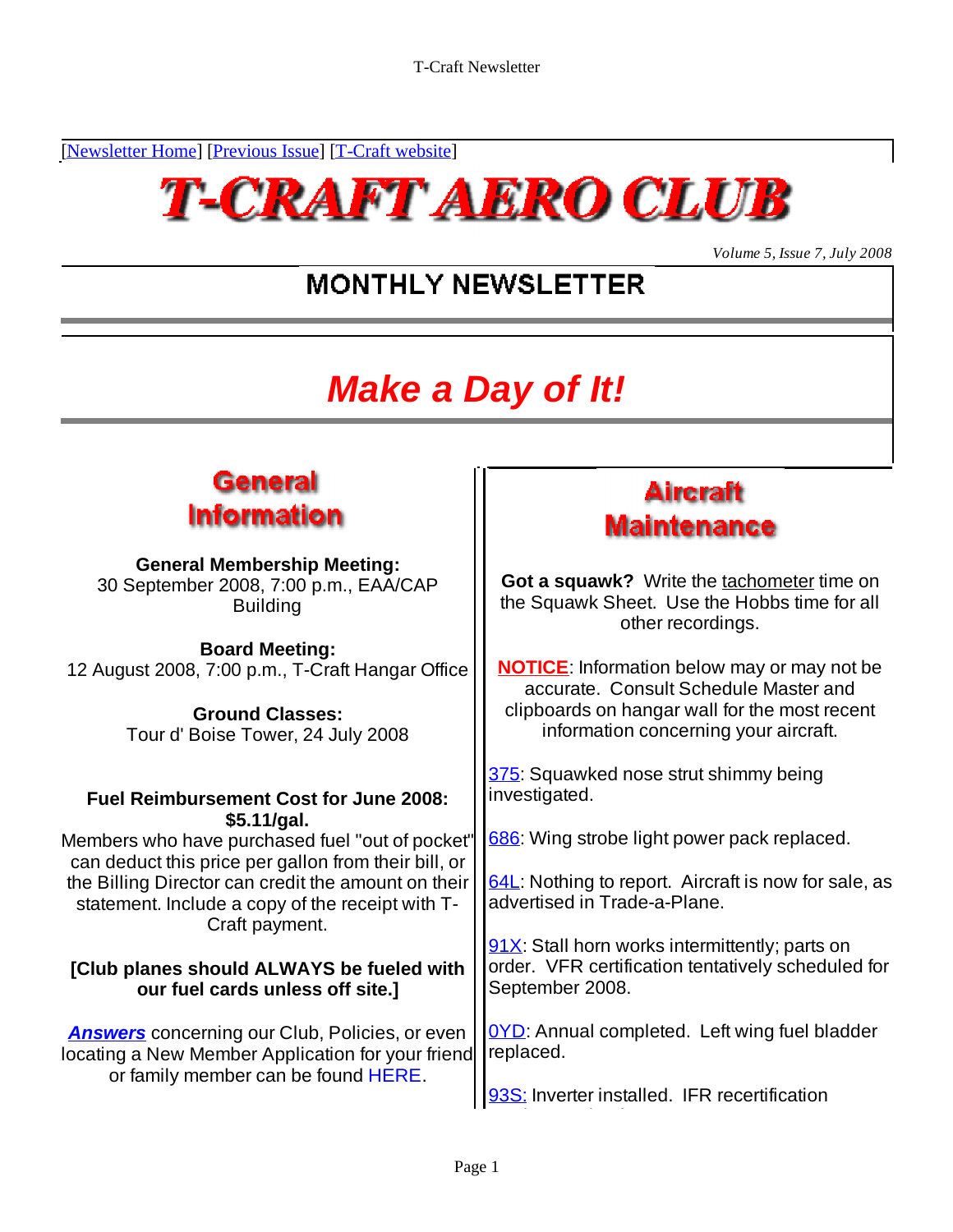### Special Announcements



**The Garden Valley, Idaho Fly-In 12 July 2008 was quite a memorable event. Steve Claus, Scott Armstrong and Reggie Sellers all achieved Top Gun status in our Spot Landing** 

#### **Congratulate Steve Claus next time you see him. He got is Private Pilot ticket. GOOD JOB,**

We are interested in stories and/or pictures of trips secretary@t-craft.org or call Jeff Vanhoozer (ph:

## **Reminders**

# **Thanks to all who completed the annual**

Park your vehicles away from the T-Craft hangar, especially if it does not fit between the concrete

Please delete the remainder of any unused flight time from Schedule Master immediately after landing. Somebody may be able to use that time. Fly safe Refer to T-Craft Club **POLICY #15.** Just Flowers

**Catch your sumped fuel.** Not only is it a safety hazard to you and your aircraft, but the EPA may catch you and fine you all the money you saved

coming up shortly.

**Aircraft components and locks are very sensitive. Slamming doors and forcing keys to operate seriously harms latches and security devices.**



by Jeff Beers

**Make a Day of It**

**contest.** The next time you take someone up for an **Steve!** Fun, but after your flight why not take them to from the membership! Please remit to spent many hours in there walking around all 861-3972). educational for pilots and non pilots alike. airplane ride, make a day of it. For those who have never really been flying, just spending time at an airport can be exciting. The flying is always the Warhawk museum. For those who haven't been there it is an excellent museum. I have the exhibits. It can be interesting and

**AVEMCO Insurance Questionnaire.** After that you can have lunch at the new cafe. I have been there a few times and the food is really good. You can also sit on the patio and just watch planes takeoff and land. It sure sounds like nice way to spend a morning to me.

drain and the building. we are all aware of the construction to the **Take pride in your hangar. Pick up after** itakeoff. Be extra careful watching for landing **yourself.**  traffic. If I am staying in the pattern to practice Be careful when you are flying on 29. I am sure taxiway. You have to back taxi in order to landings I will go over Caldwell and fly 30. It is also fun flying right hand traffic.

> Fly safe and the state of the state of the state of the state of the state of the state of the state of the state of the state of the state of the state of the state of the state of the state of the state of the state of t Jeff Beers

**There is no waiting list!** Summer is a great time to recruit more members. Our aircraft **LOVE** to fly